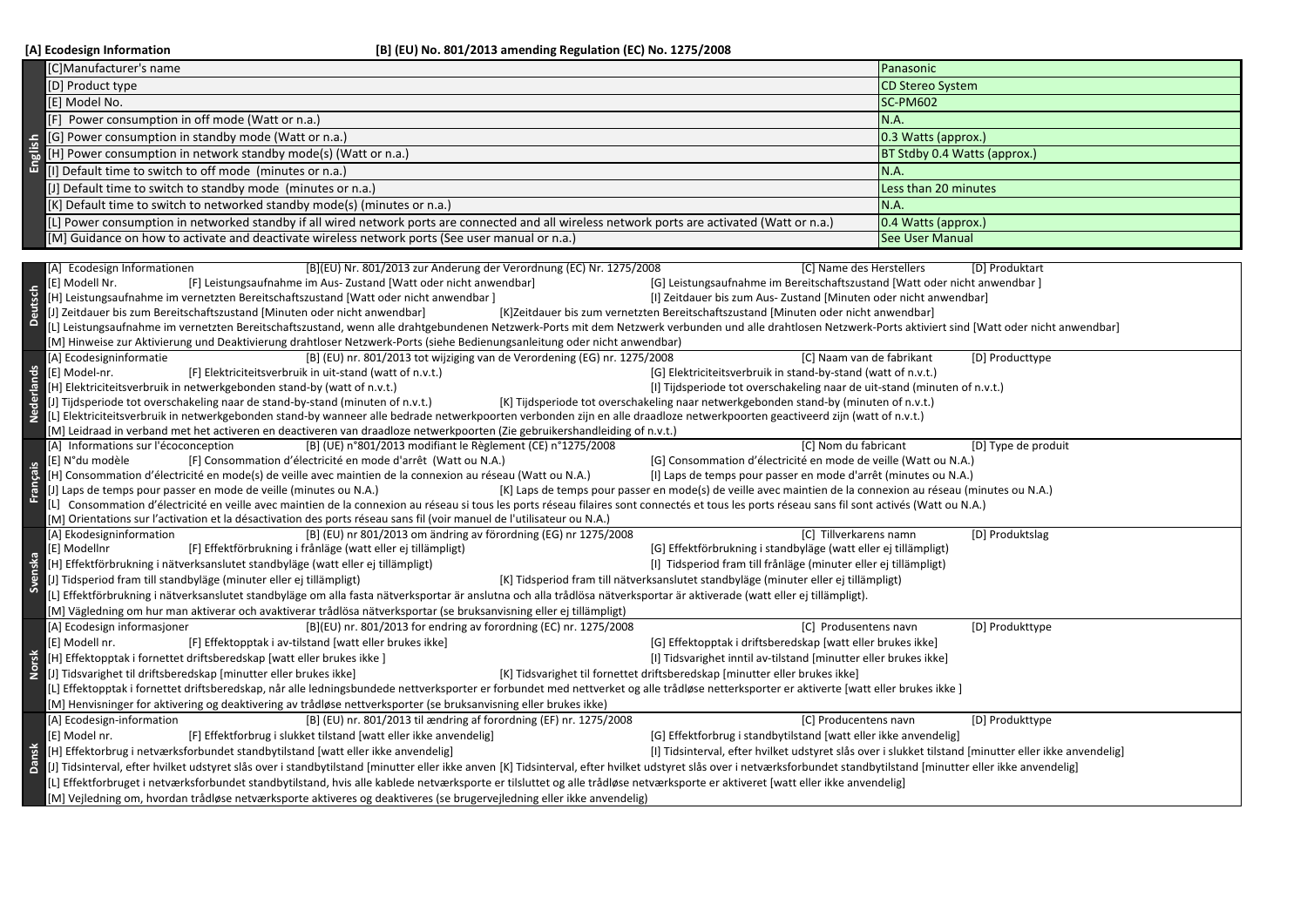| Español    | [A] Información de diseño ecológico<br>[B] Reglamento (UE) n° 801/2013 por el que se modifica el Reglamento (CE) n° 1275/2008<br>[C] Nombre del fabricante<br>[D] Tipo del producto<br>[F] Consumo eléctrico en modo desactivado [en vatios o no aplicable]<br>[G] Consumo eléctrico del producto en modo preparado [en vatios o no aplicable]<br>[E] nº de modelo<br>[H] Consumo eléctrico del producto en modo preparado en red [en vatios o no aplicable]<br>[I] Plazo transcurrido hasta el modo desactivado [en minutos o no aplicable]<br>[J] Plazo transcurrido hasta el modo preparado [en minutos o no aplicable]<br>[K] Plazo transcurrido hasta el modo preparado en red [minutos o no aplicable]<br>[L] Consumo eléctrico del producto en modo preparado en red si todos los puertos de red alámbricos están conectados y todos los puertos de red inalámbricos están activados [en vatios o no aplicable]<br>[M] Orientaciones sobre cómo activar y desactivar los puertos de red inalámbricos (véase manual de usuario o no aplicable)                                                                                                                                                                                                                                                                                                             |
|------------|------------------------------------------------------------------------------------------------------------------------------------------------------------------------------------------------------------------------------------------------------------------------------------------------------------------------------------------------------------------------------------------------------------------------------------------------------------------------------------------------------------------------------------------------------------------------------------------------------------------------------------------------------------------------------------------------------------------------------------------------------------------------------------------------------------------------------------------------------------------------------------------------------------------------------------------------------------------------------------------------------------------------------------------------------------------------------------------------------------------------------------------------------------------------------------------------------------------------------------------------------------------------------------------------------------------------------------------------------------------|
| Português  | [C] Nome do fabricante<br>[A] Informações Ecodesign<br>[B] (EU) n.º 801/2013 para alteração do regulamento (EC) n.º 1275/2008<br>[D] Tipo de produto<br>[E] Modelo n.º<br>[F] Potência absorvida no estado desligado [Watts ou não aplicável]<br>[G] Potência absorvida no estado operacional [Watts ou não aplicável]<br>[H] Potência absorvida no estado operacional em rede [Watts ou não aplicável]<br>[I] Tempo até ao estado desligado [minutos ou não aplicável]<br>[J] Tempo até ao estado operacional [minutos ou não aplicável]<br>[K] Tempo até ao estado operacional em rede [minutos ou não aplicável]<br>[L] Potência absorvida em estado operacional em rede, quando todas as portas de rede com fios estiverem ligadas à rede e todas as portas de rede sem fios estiverem ativadas [Watts ou não aplicável]<br>[M] Indicações relativamente à ativação e desativação de portas de rede sem fios (ver manual de instruções ou não aplicável)                                                                                                                                                                                                                                                                                                                                                                                                     |
| taliano    | [B] (UE) N. 801/2013 recante modifica del regolamento (CE) n. 1275/2008<br>[C] Nome del fabbricante<br>[A] Informazioni progettazione ecocompatibile<br>[D] Tipo di prodotto<br>[G] Consumo di energia elettrica in modo stand-by [Watt o non applicabile]<br>[E] Modello n.<br>[F] Consumo di energia elettrica in modo spento [Watt o non applicabile]<br>[H] Consumo di energia elettrica dalla rete in modo stand-by [Watt o non applicabile]<br>[I] Lasso di tempo fino al modo spento [minuti o non applicabile]<br>[J] Lasso di tempo fino al modo stand-by [minuti o non applicabile]<br>[K] Lasso di tempo fino al modo stand-by in rete [minuti o non applicabile]<br>[L] Consumo di energia elettrica dalla rete in modo stand-by quando tutte le porte di accesso alla rete cablata sono collegate e quando tutte le porte di accesso alla rete senza fili sono attivate [Watt o non applicabile]<br>[M] Informazioni su come attivare e disattivare le porte della rete senza fili (si vedano le istruzioni per l'uso o non applicabile)                                                                                                                                                                                                                                                                                                            |
| Ελληνική   | [Α] Πληροφορίες οικολογικού σχεδιασμού<br>[B] (ΕΕ) αριθ. 801/2013 της Επιτροπής περί τροποποίησης του κανονισμού (ΕΚ) αριθ. 1275/2008 της Επιτροπής<br>[C] Όνομα του κατασκευαστή<br>[F] Κατανάλωση ηλεκτρικής ενέργειας σε λειτουργία απενεργοποίησης [Watt ή μη εφαρμόσιμο]<br>[D] Τύπος προϊόντος<br>[E] Αρ. μοντέλου<br>[G] Κατανάλωση ηλεκτρικής ενέργειας σε λειτουργία αναμονής [Watt ή μη εφαρμόσιμο]<br>[Η] Κατανάλωση ηλεκτρικής ενέργειας σε δικτυωμένη λειτουργία αναμονής [Watt ή μη εφαρμόσιμο]<br>[Ι] Χρονική διάρκεια μέχρι τη λειτουργία απενεργοποίησης [λεπτά ή μη εφαρμόσιμο]<br>[Κ] Χρονική διάρκεια μέχρι τη δικτυωμένη λειτουργία ετοιμότητας [λεπτά ή μη εφαρμόσιμο]<br>[J] Χρονική διάρκεια μέχρι τη λειτουργία ετοιμότητας [λεπτά ή μη εφαρμόσιμο]<br>[L] Κατανάλωση ηλεκτρικής ενέργειας σε δικτυωμένη λειτουργία αναμονής, όταν όλες οι ενσύρματες θύρες δικτύου είναι συνδεδεμένες με το δίκτυο και όλες οι ασύρματες θύρες δικτύου είναι ενεργοποιημένες [Watt ή μη εφαρμόσιμο]<br>[Μ] Υποδείξεις για την ενεργοποίηση και απενεργοποίηση ασύρματων θυρών δικτύου (βλ. Οδηγίες χρήσης ή μη εφαρμόσιμο)                                                                                                                                                                                                                             |
| Suomi      | [B] (EU) nr. 801/2013 asetuksen (EY) 1275/2008 muutokseen<br>[C] Valmistajan nimi<br>[A] Ecodesign - tiedot<br>[D] Tuotelaji<br>[G] Verkkovalmiustilan tehonkulutus [minuutit tai ei soveltuva]<br>[F] Tehonkulutus pois kytketyssä tilassa [watti tai ei soveltuva]<br>[E] Tyyppi nr.<br>[H] Tehonkulutus verkkovalmiustilassa [watti tai ei soveltuva]<br>[I] Aikaväli pois-tilassa [minuutit tai ei soveltuva]<br>[J] Aikaväli valmiustilaan saakka [minuutit tai ei soveltuva]<br>[K] Aikaväli verkkovalmiustilaan saakka [minuutit tai ei soveltuva]<br>[L] Verkkovalmiustilan tehonkulutus, kun kaikki kiinteästi kytketyt verkkoportit on kytketty päälle ja kaikki langattomat verkkoportit on kytketty käyttöön [watti tai ei soveltuva]<br>[M] Ohjeistus siitä, miten langattomat verkkoportit kytketään käyttöön tai poistetaan käytöstä [katso käyttöohje tai ei soveltuva]                                                                                                                                                                                                                                                                                                                                                                                                                                                                          |
| ē.<br>ខ្ចី | [A] Informacje dotyczące ekoprojektu<br>[B] Rozporządzenie Komisji (UE) nr 801/2013 zmieniające rozporządzenie (WE) nr 1275/2008<br>[C] Nazwa producenta<br>[D] Rodzaj produktu<br>[F] Zużycie energii elektrycznej przez produkt w trybie wyłączenia [wyrażone w watach lub nie ma zastosowania]<br>[E] Numer modelu<br>[G] Zużycie energii elektrycznej przez produkt w trybie czuwania [wyrażone w watach lub nie ma zastosowania]<br>[H] Zużycie energii elektrycznej przez produkt w trybie czuwania przy podłączeniu do sieci [wyrażone w watach lub nie ma zastosowania]<br>[I] Czas, po upływie którego urządzenie przechodzi w tryb wyłączenia [wyrażony w minutach nie ma zastosowania]<br>[J] Czas, po upływie którego urządzenie przechodzi w tryb czuwania [wyrażony w minutach lub nie ma zastosowania]<br>[K] Czas, po upływie którego urządzenie przechodzi w stan zapewniający tryb czuwania przy podłączeniu do sieci [wyrażony w minutach lub nie ma zastosowania]<br>[L] Zużycie energii elektrycznej przez produkt w trybie czuwania przy podłączeniu do sieci, w przypadku gdy wszystkie porty sieci przewodowej są podłączone i gdy wszystkie porty sieci bezprzewodowej są włączone [wyrażone w<br>[M] Wskazówki dotyczące sposobu włączania i wyłączania portów sieci bezprzewodowej (patrz instrukcja obsługi lub nie ma zastosowania) |
| Česky      | [A] Informace o ekodesignu<br>[B]Nařízení Komise (EU) č. 801/2013, kterým se mění nařízení (ES) č. 1275/2008<br>[C] Jméno výrobce<br>[D] Druh produktu<br>[E] Model č.<br>[F] Spotřeba elektrické energie zařízení ve vypnutém stavu [ve wattech nebo nelze použít] [G] Spotřeba elektrické energie výrobku v pohotovostním režimu [ve wattech nebo nelze použít]<br>[H] Spotřeba elektrické energie v pohotovostním režimu při připojení na síť [ve wattech nebo nelze použít]<br>[I] Doba, po jejímž uplynutí dojde k přepnutí do vypnutého stavu [v minutách nebo nelze použít]<br>[J] Doba, po jejímž uplynutí dojde k přepnutí zařízení do pohotovostního režimu [v minutách nebo nelze použít]<br>[K]Doba, po jejímž uplynutí dojde k přepnutí do pohotovostního režimu při připojení na síť [v minutách nebo nelze použít]<br>[L] Spotřeba elektrické energie v pohotovostním režimu při připojení na síť, když jsou všechny pevné síťové porty připojeny a všechny bezdrátové síťové porty aktivovány [ve wattech nebo nelze použít]<br>[M] Pokyny k aktivaci a deaktivaci bezdrátových síťových portů (viz uživatelský návod nebo nelze použít)                                                                                                                                                                                                         |
| Română     | [B] (UE) nr. 801/2013 pentru modificarea ordonanței (CE) nr. 1275/2008<br>[A] Informații Ecodesign<br>[C] Numele producătorului<br>[D] Tipul produsului<br>[E] Nr. model [J] Időtartar [F] Consum de putere în modul oprit [watt sau neaplicabil]<br>[G] Consum de putere în modul standby [watt sau neaplicabil]<br>[H] Consum de putere în modul standby în rețea [watt sau neaplicabil]<br>[I] Timpul până la modul oprit [minute sau neaplicabil]<br>[J] Timpul până la modul standby [minute sau neaplicabil]<br>[K] Timpul până la modul standby în rețea [minute sau neaplicabil]<br>[L] Consum de putere în modul standby în rețea, dacă toate porturile de rețea cu fir sunt conectate la rețea și toate porturile de rețea fără fir sunt activate [watt sau neaplicabil]<br>[M] Instrucțiuni privind modul de activare și dezactivare a porturilor de rețea fără fir (vezi manualul utilizatorului sau neaplicabil)                                                                                                                                                                                                                                                                                                                                                                                                                                    |